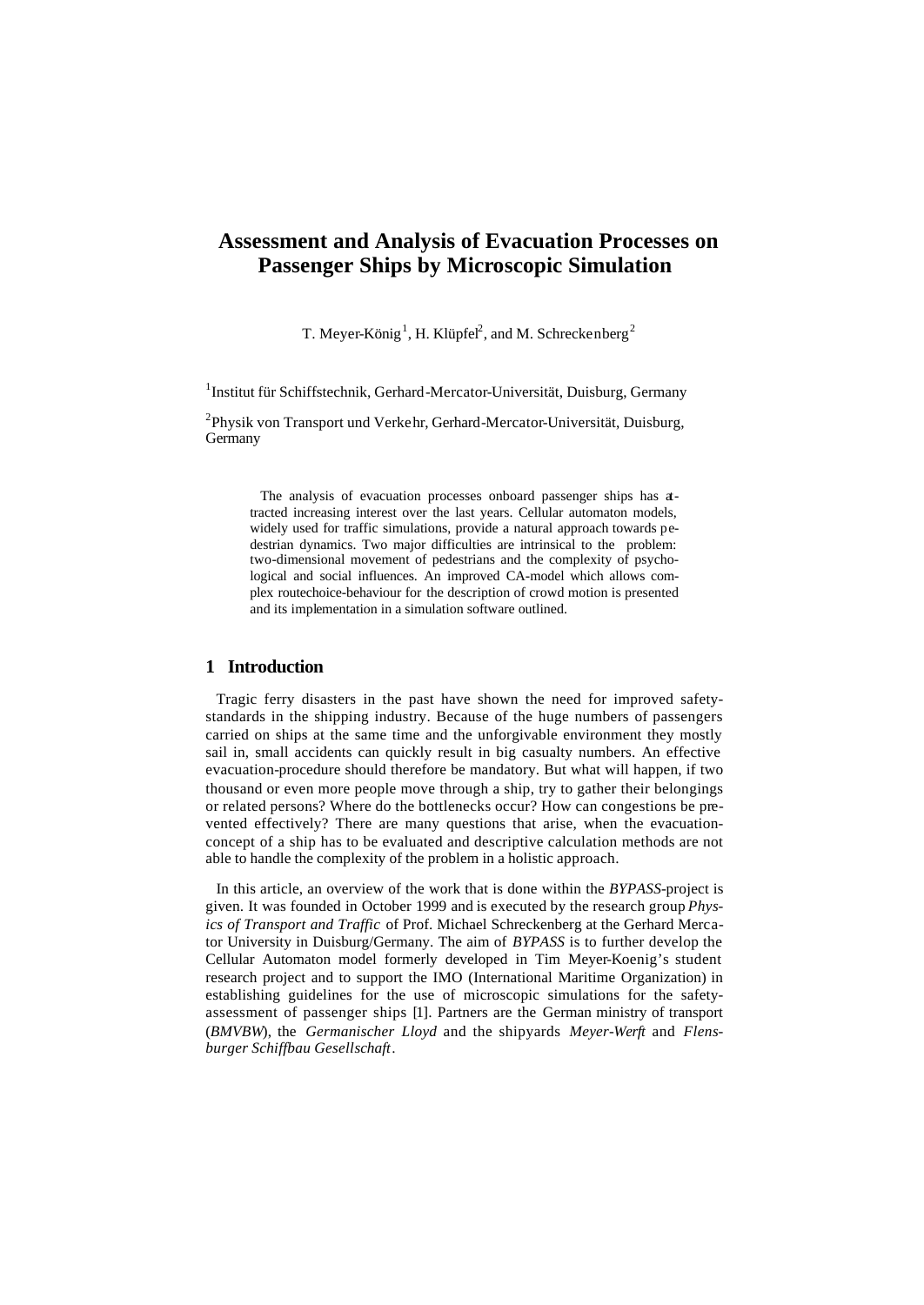### **2 Different Ships Require Different Evacuation Procedures**

The variety of vessels seems to be nearly endless. For classification they are therefore divided into the following three groups: High Speed Passenger Craft (HSC), RoPax- and Cruiseships. The exact definition for each type can be found in the appropriate IMO regulations [2].



**Figure 1:** Pictures of a typical HSC, a RoPax-Ferry and a cruiseliner (pictures: Tim Meyer-Koenig, Jos. L. Meyer shipyard).

Depending on the group that a ship belongs to, the type of the evacuation procedure varies. Because the general layout of a HSC is fairly simple and the passengers are seated in rows (just like in an airplane), it is unlikely that they will be spread all over the vessel in an emergency situation. The evacuation strategy is therefore very straightforward: After the liferafts have been deployed, the passengers will take their lifevests from beneath their seats and leave the ship via the slides.

The procedure is totally different with big RoRo- and cruiseships, because people can have cabins and are able to linger on many public places all over the ship. In case of an evacuation, they have to retrieve their vests in the cabins or at central distribution areas, gather at muster stations and walk on to the embarkation stations were they finally leave the ship. Everybody can imagine what will happen on a cruiseliner where one half of the passengers is seated in the restaurant and the other half sits in the theatre and the evacuation signal is given. Unfortunately imagination is not sufficient for prediction of the possible result.

# **3 Model Assumptions**

The goal was to develop a model that is capable of simulating the various evacuation procedures that can occur in buildings and onboard ships, aircraft, or other kinds of public transportation systems. The basic idea was to simulate the behaviour and movement of every single person involved, which is called a microscopic approach. To increase simulation speeds, a Cellular Automata model was chosen with a minimum set of parameters per person to characterise the behaviour:

- the maximum walking speed,
- the patience before she chooses an alternative goal, if the way is blocked by congestions,
- a factor that characterizes the visual perception of the environment,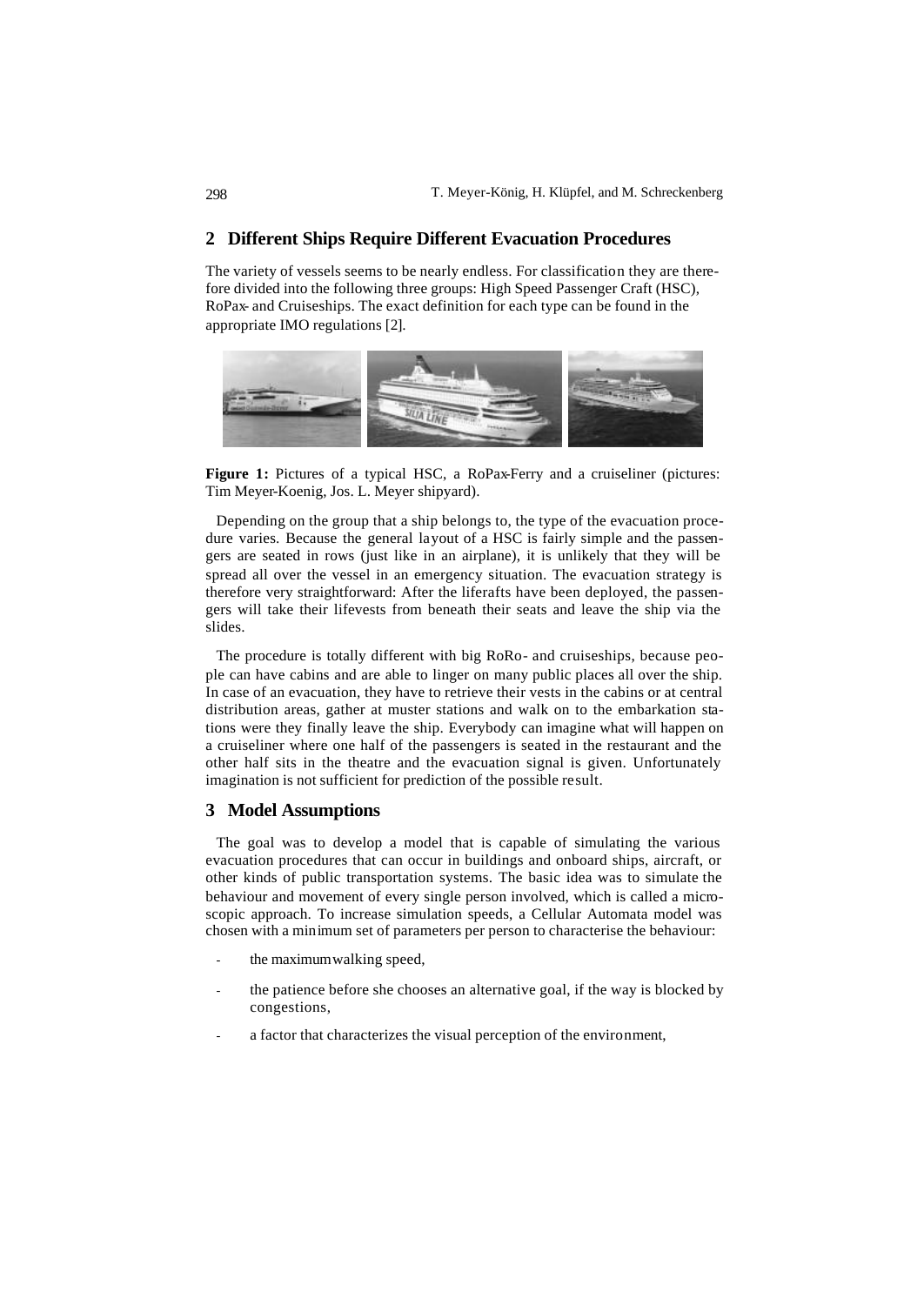- the delay time, during which she will wait before starting to evacuate,
- a dawdle probability with which she will stop for one timestep, to simulate breaks for regeneration or orientation, and
- a factor that characterises the inertia of the person's movement.

The reduction of the parameters to this list is possible, because these are the factors that generally characterize the movement from a physical point of view. Attributes like age, gender and stamina eventually take effect on e.g. the walking speed. As a result of these simplifications, the simulations can be done on standard computers with very high calculation speeds (10.000 persons in real-time on a 500 MHz PC with 128 MB RAM). It is therefore possible to predict evacuations in a very short time which will allow online-simulations in near future. By varying the parameters, the simulation can be adapted to any demographic values.

The floorplan of the structure to be assessed is transformed into a grid of quadratic cells with an edge-length of 0.4 meters. One person thereby occupies one cell. This derives from the maximum density in crowds, when the movement reaches a stop [3].



**Figure 2:** Example for the discretization of the floorplan.

Each cell contains different informations, depending on the way it influences the person standing on it. If it is not accessible, it represents an obstacle like a wall or furniture. Others influence the speed of the persons walking over them, so stairs and doors can be considered. To change the decks (e.g. at stairs), cells are implemented, that cause the person standing on them, to jump to the next upper or lower level. In this manner, the floorplan of complex structures can be modelled in a very simple way.

Depending on her maximum walking speed and the surrounding obstacles, a person moves from one cell to the next adjacent (via the corners or the edges). She thereby tries to avoid others and to maintain her maximum walking speed. Because the persons can move through more than one cell per time-step (one second), a parallel update was rejected, and an improved random-sequential-update was chosen. However for higher speeds the dynamics of the pedestrians converge towards a parallel update. Jamwaves can clearly bee seen in corridors with periodic boundary conditions. The basic procedure is shown in Figure 3: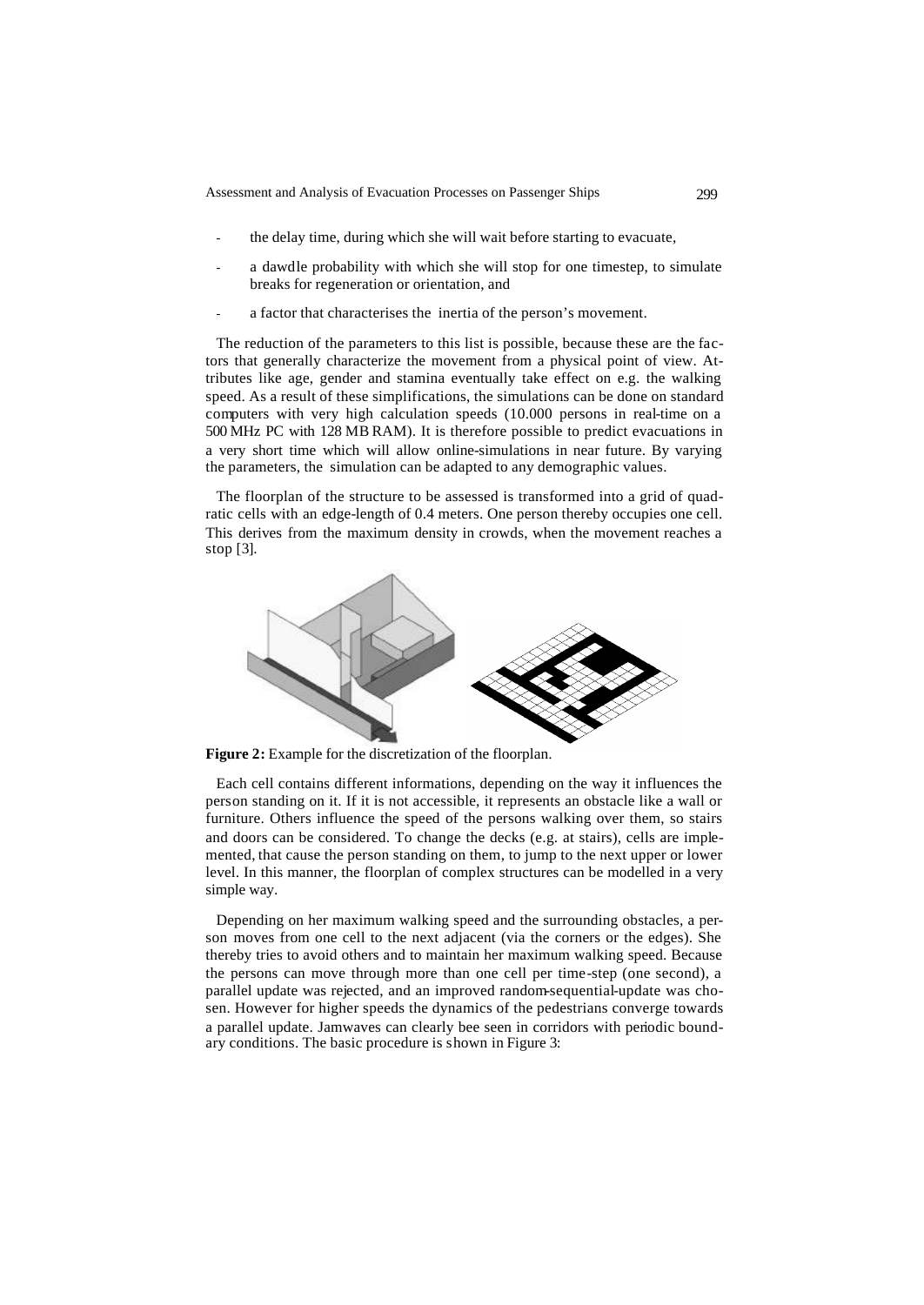

**Figure 3:** The basic update-algorithm.

## **4 Orientation**

The problem concerning the orientation of a person is the global route-choice. It is easily taken into account that a person evades obstacles and other pedestrians, but the way she chooses where to go and how to get there is the decisive problem. In a first step, the information of which way a person had to walk to reach the exit was implemented by so to speak arrows in the cells that pointed into the direction a person had to walk. In the currently developed new approach, the routeinformation is given by a potential. This means, that only the goal-cells have to be marked. The potential then automatically spreads from one accessible cell to the following and by this throughout the whole structure. By a smoothening algorithm it adapts to the architectural circumstances, so persons following it will not stick to one side of a corridor, just because they want to bend off at the end of it (Figure 4).



**Figure 4:** Iso-potential-lines in a hooked corridor, spreading from the bottom-left (left) and a resulting possible path (right).

Because the evacuation-route of a person in a RoPax- or cruiseship can contain many different waypoints (e.g. cabins, musterstations, lifeboats), three different kinds of potentials where developed. The only difference between them lies in the behaviour of the person who reaches the source-cells. Every potential has its own list of possible following goals, out of which a person reaching it can choose.

Cabin-potentials are used for marking corridors. A person reaching these kind of cells will stay on them for a given individual time, before choosing a new goal out of the list. This resembles the behaviour of passengers reaching their cabin and getting their lifevest. On the other hand, cabin-potentials can be used as simple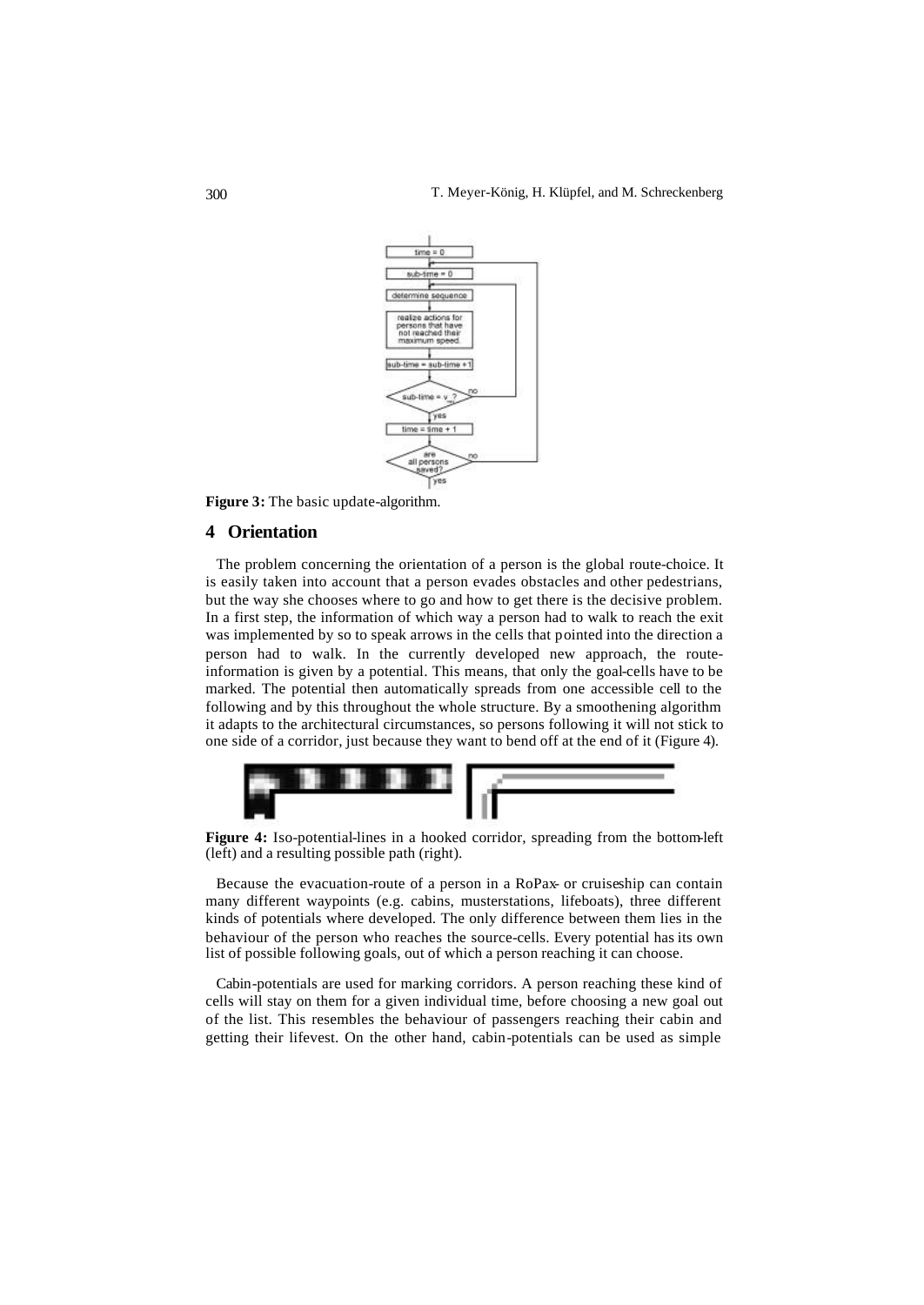waypoints, when the duration of stay is set to zero, so evacuation-routes can be marked by them.

Reaching a mustering potential, the behaviour of a person will change into a random-walker. This resembles passengers, who are gathering at the assemblystation. However to allow the following people to step onto the musterstation, they do not just stop walking, but randomly move on, staying on the appropriate cells. After a given blocking-time has passed, the people on the musterstation-cells are forwarded to the following goals (mostly the exits), while the new arrivals have to start waiting. This process is repeated in given interval-times, after the first blocking-time has passed. The result of this behaviour is equal to the mustering process: As long as the lifeboats are being prepared, the passengers will be assembled and afterwards led on towards the embarkation stations.

The procedure of embarking into the lifeboats is simulated by the rescuepotentials. They are blocked for a given time (preparing the lifeboats) and after that, the people reaching them have to wait for a certain egress-time before they get rescued. In this egress-time, the delay for entering a lifeboat or sliding on a marine evacuation system (MES) are taken into account. Throughout the simulation, the people which have been rescued per exit are counted and if the maximum capacity is reached, the belonging potential is switched of. Through this, the remaining passengers have to divided towards the other exits.

By dividing passengers into groups (e.g. having cabins onto one corridor) and using various of the mentioned potentials to mark their possible goals, various routechoices become possible, and thus the situation of a big ropax- or cruiseship getting evacuated can be matched (Figure 5).



**Figure 5:** The possible actions of one arbitrary passenger.

#### **5 Characteristics of the Model**

Decisive for the closeness to reality of a model for simulating pedestrians are the flow-density-relations it provides. Once again, a simple method was wanted, for simulating the growth of needed space of a person moving at higher speeds. The simulations where done in a corridor (200x20 cells) with different densities of people walking in the same direction and periodic boundary conditions. Three cases where investigated: a person occupies all the cells she passes in one timestep, half the cells and finally only the cell she currently stands on. In the last case, the occurring jam-waves where most remarkable, moving against the flow and growing more and more stable with the density growing (Figure 6).